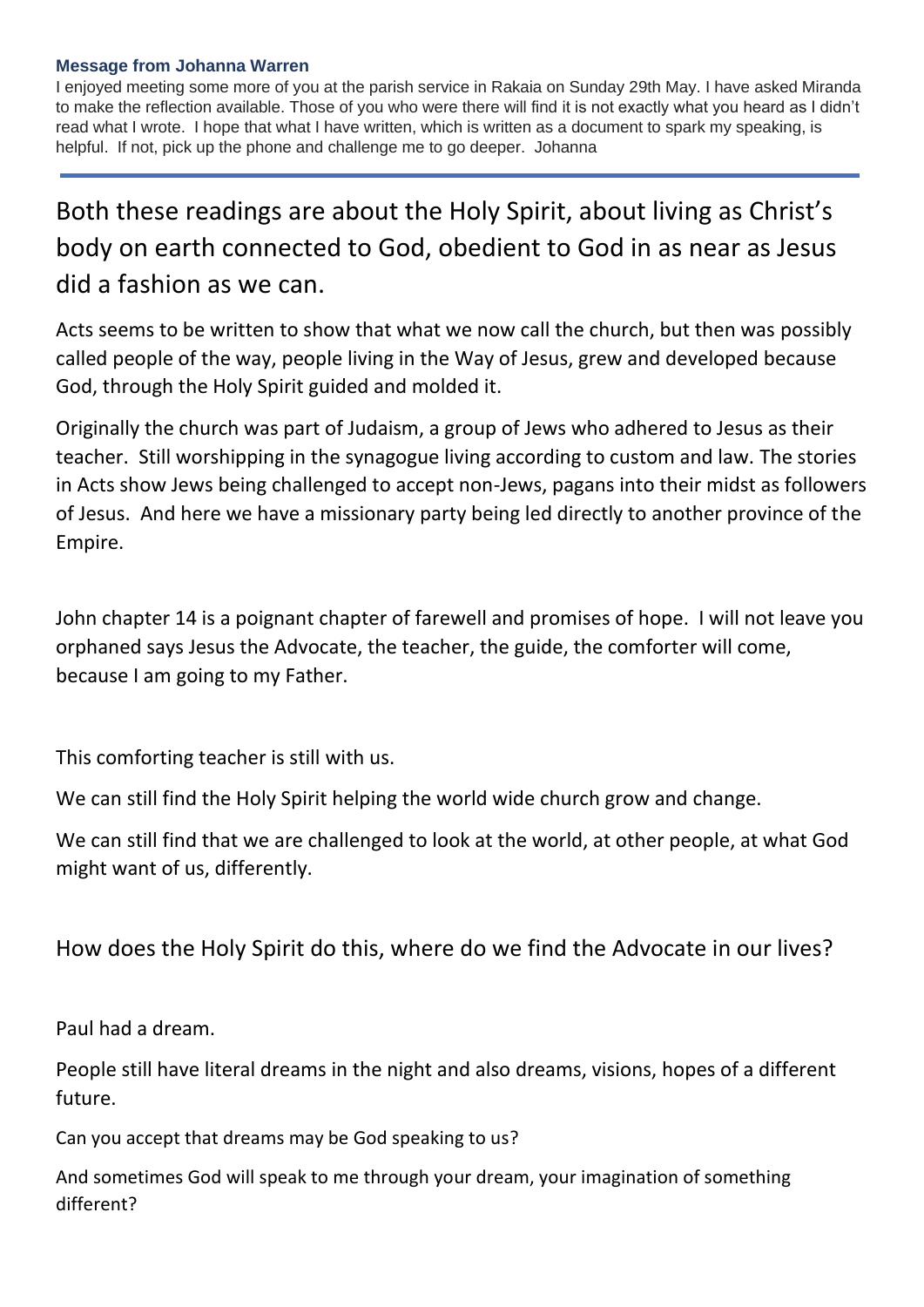Paul obviously discussed his dream with the team. That I think is part of the clue of what church is it is a body a team a family a much bigger than any one or two of us which if it is to be alive and well needs to be continually reshaped by the teaching advocate. If we still worship the same God Jesus and Paul worshipped then God will still send dreams and ideas and questions and challenges. and invite us together to meet and consider those dreams and challenges.

And like Paul, Silas and Timothy

Maybe even Luke, he starts writing 'we' in this chapter…

we can discuss the dreams the ideas.

The Holy Spirit may then speak to us in the words we say to one another in the questions we ask and in the wonderings we raise and the possibilities we try out in discussion we will hear not only our own preconceived ideas and attitudes, but also sometimes the teaching or guiding of God, of Jesus, the voice of the Spirit.

Then there is prayer.

Prayer may include us talking directly to God.

It may include us reading and dwelling on scripture, allowing God some time to speak to us through the words in the Bible, the stories or songs or prayers of our forebears.

The hymns we sing at home as we vacuum or here in church may also be prayer, and another opportunity for the Holy Spirit to get a word into our heart, or lodge a word in our mind.

Prayer is also listening. we listen to what might bubble up in our heart when we are still we listen for what God may bring to our attention.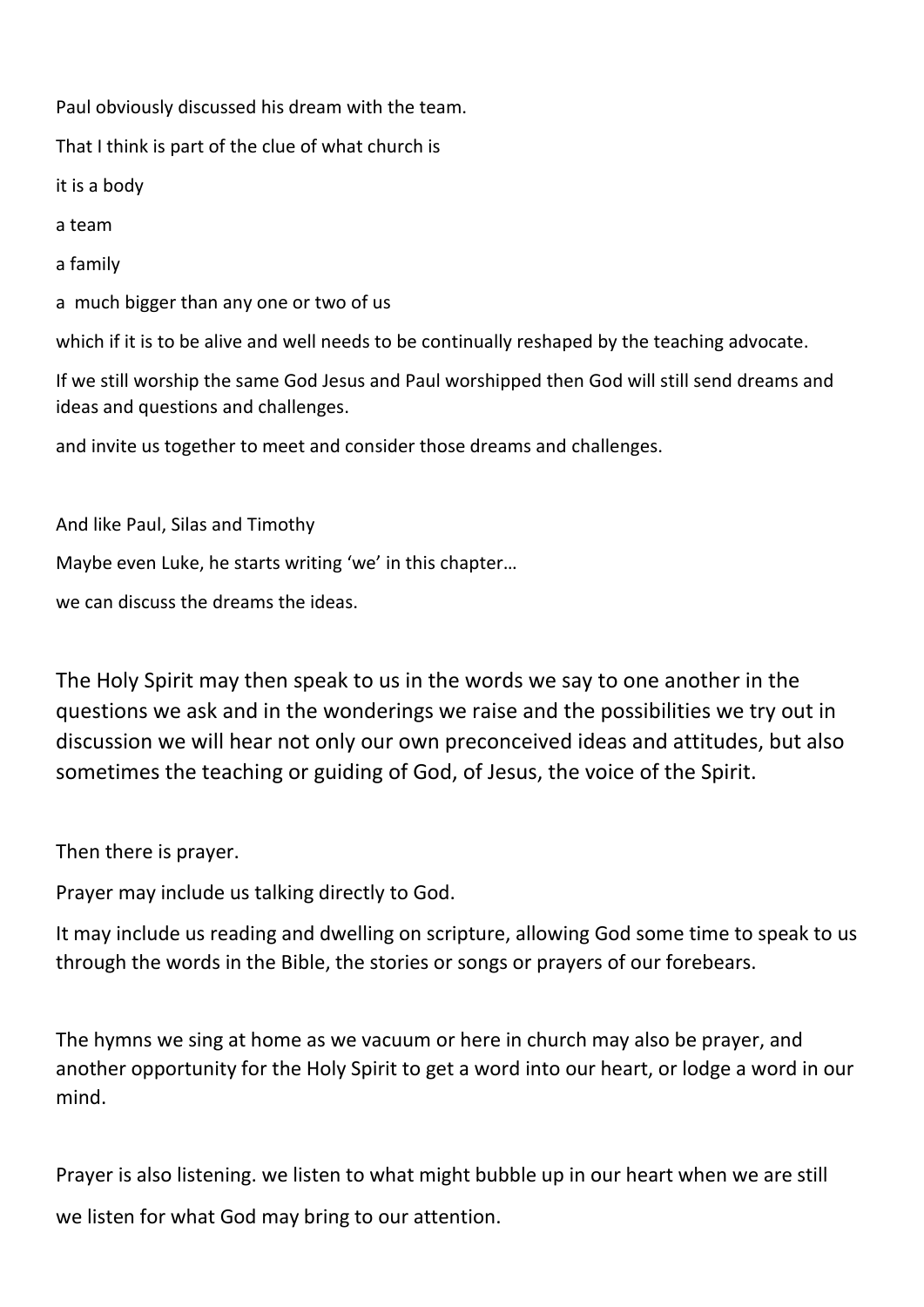Paul writes of the Spirit uttering groans too deep in our hearts for us to be able to articulate them In the silence God hears these deep cries, for God knows us better than we know ourselves, and sometimes, just sometimes the Holy Spirit doe make these deep hidden cries clear to us, we can then find that there is a shift in us, something moves in our hearts in our mind a direction for living may become more clear.

All of this frequently with very few actual words.

But a change within that we are clear about.

One of my mentors in the faith recognised in her life regular God nudges. They were impulse to do or not do something.

They could be as simple as pick up the phone and ring so and so

or as big as it is time to sell the house. and often she responded obediently to them and found clarity and joy in living. And served us around her with love and prayer and care.

We as a church are at a crossroads

We are wondering if the Holy Spirit has guidance for us

go in that direction, don't go there… guidance.

We call the MSB as a team to help us think through these questions, to listen for God's word as they look deeply into our lives.

We call our Governance Council to listen carefully as they manage the immediate future, the day to day year by year leading we need as a parish.

Let us pray for both these teams

that they can work as teams

that they can communicate well with each other and with us

and if you yourself feel that you have a picture of something that could be, that you are noticing something